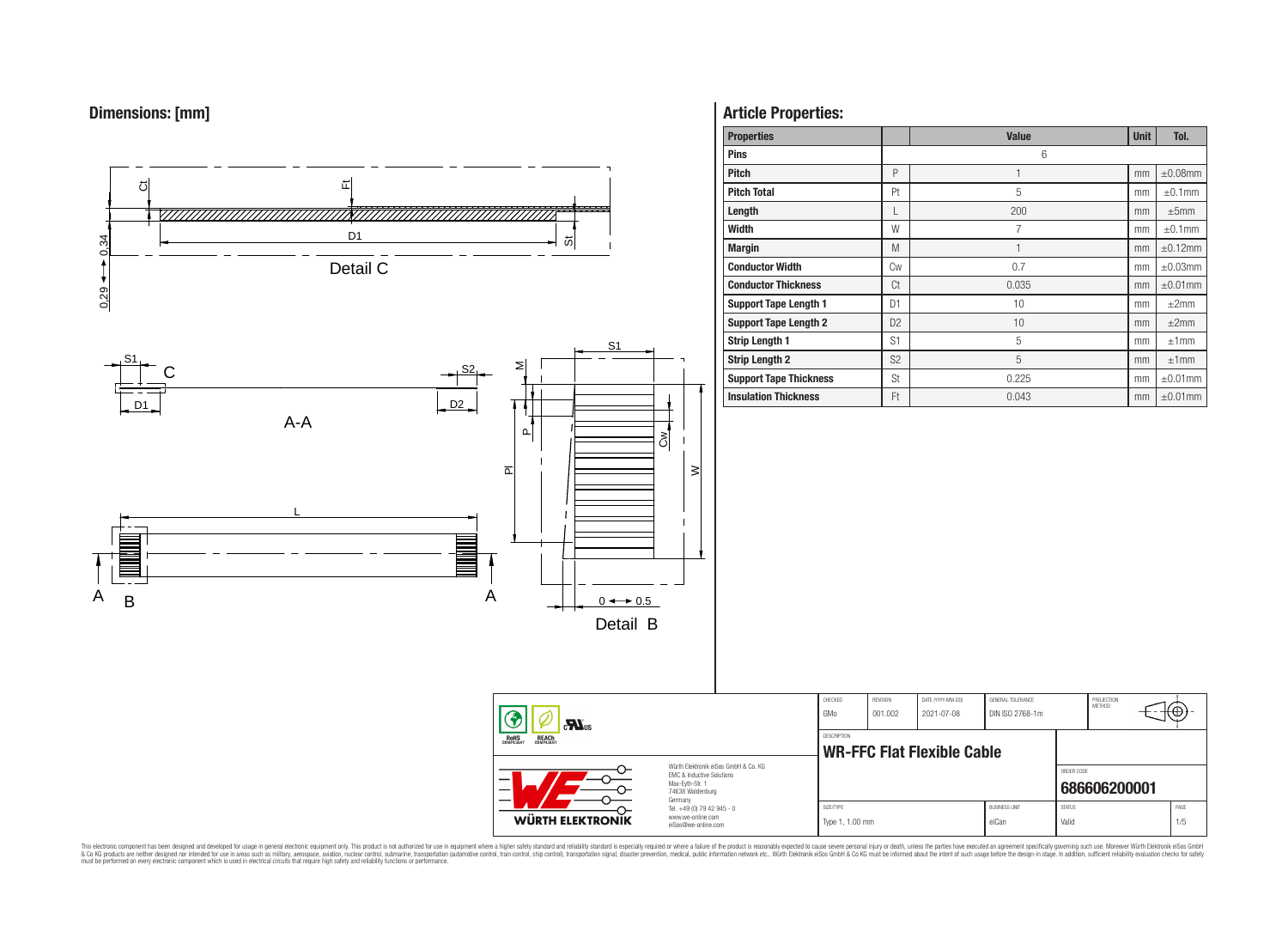## **Kind Properties:**

| <b>Duruping</b> | ററ<br>20 Mating cycles |
|-----------------|------------------------|

# **Material Properties:**

| IVIALEITAI PTODEITIES. |             | <b>cULus Approval</b>        | E328849 |
|------------------------|-------------|------------------------------|---------|
| l Insulator Material   | PET (White) |                              |         |
| Tape Material          | PET (Blue)  | <b>Packaging Properties:</b> |         |
| l Contact Material     | Copper      | Packaging                    | Bag     |
| <b>Contact Plating</b> | 1 in        |                              |         |

# **General Information:**

| Operating Temperature                   | -30 up to +105 $^{\circ}$ C |
|-----------------------------------------|-----------------------------|
| <b>Heat Resistance</b>                  | 110 °C x 96 HRS             |
| <b>Flammability Rating according to</b> | UL SUB.758                  |
| <b>Moisture Resistance</b>              | 40 °C, 95 % RH x 96 HRS     |

# **Electrical Properties:**

| <b>Properties</b>            |           | <b>Test conditions</b> | <b>Value</b> | Unit      | Tol. |
|------------------------------|-----------|------------------------|--------------|-----------|------|
| <b>Rated Current</b>         | ΙR        |                        |              | A         | max. |
| <b>Working Voltage</b>       |           |                        | 60           |           |      |
| <b>Insulation Resistance</b> | $R_{ISO}$ | 500 V (DC)             | 1000         | MΩ        | min. |
| <b>Withstanding Voltage</b>  |           | min No Breakdown       | 500          | V(AC)     |      |
| <b>Conductor Resistance</b>  | R         |                        | 1.09         | 0/m       | max. |
| <b>Contact Resistance</b>    | R         |                        | 20           | $m\Omega$ | max. |

# **Mechanical Properties:**

| <b>Properties</b>              | <b>Test conditions</b> | <b>Value</b> | <b>Unit</b>       | Tol.   |
|--------------------------------|------------------------|--------------|-------------------|--------|
| <b>Elongation of Insulator</b> |                        | 60           | $\frac{0}{0}$     | min.   |
| <b>Tensile strength</b>        |                        | 35           | N/mm <sup>2</sup> | min.   |
| <b>Flexing test</b>            | $180^\circ$            | 20           | Times             | ` min. |
| <b>Abrasion</b>                |                        | 10000        | Times             | min.   |

# **Certification: RoHS Approval RoHS Approval Compliant** [2011/65/EU&2015/863] **REACh Approval REACh Approval Conform or declared [(EC)1907/2006]**

| $\sum_{s}$                                     |                                                                                                                                | CHECKED<br>GMo               | REVISION<br>001.002 | DATE (YYYY-MM-DD)<br>2021-07-08 | GENERAL TOLERANCE<br>DIN ISO 2768-1m |                        | PROJECTION<br><b>METHOD</b> | ℡           |  |
|------------------------------------------------|--------------------------------------------------------------------------------------------------------------------------------|------------------------------|---------------------|---------------------------------|--------------------------------------|------------------------|-----------------------------|-------------|--|
| ROHS<br>COMPLIANT<br><b>REACH</b><br>COMPLIANT |                                                                                                                                | DESCRIPTION                  |                     | WR-FFC Flat Flexible Cable      |                                      |                        |                             |             |  |
| _                                              | Würth Elektronik eiSos GmbH & Co. KG<br><b>EMC &amp; Inductive Solutions</b><br>Max-Evth-Str. 1<br>74638 Waldenburg<br>Germany |                              |                     |                                 |                                      | ORDER CODE             | 686606200001                |             |  |
| WÜRTH ELEKTRONIK                               | Tel. +49 (0) 79 42 945 - 0<br>www.we-online.com<br>eiSos@we-online.com                                                         | SIZE/TYPE<br>Type 1, 1.00 mm |                     |                                 | <b>BUSINESS UNIT</b><br>eiCan        | <b>STATUS</b><br>Valid |                             | PAGE<br>2/5 |  |

This electronic component has been designed and developed for usage in general electronic equipment only. This product is not authorized for subserved requipment where a higher selection equipment where a higher selection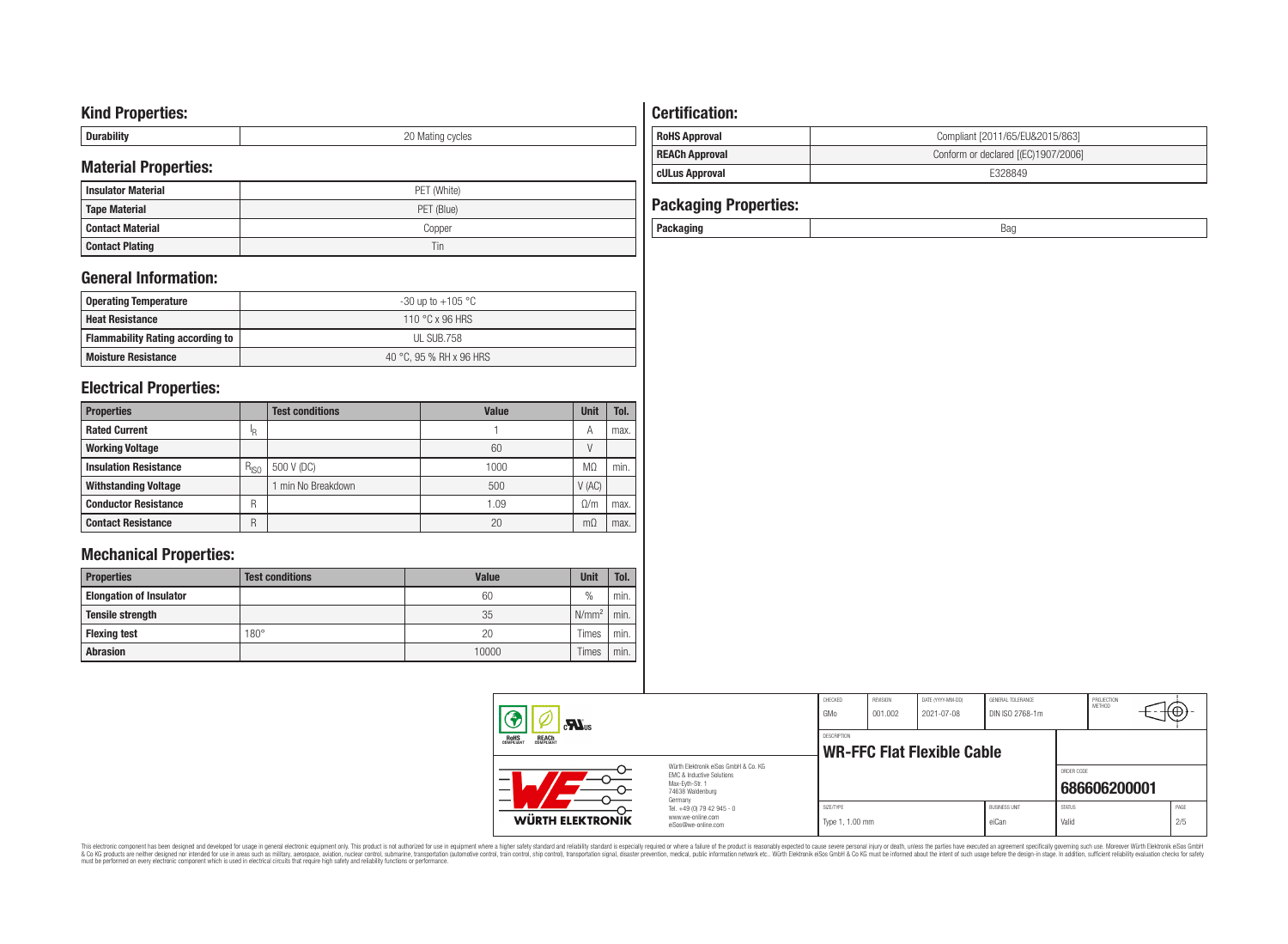



This electronic component has been designed and developed for usage in general electronic equipment only. This product is not authorized for subserved requipment where a higher selection equipment where a higher selection

**WÜRTH ELEKTRONIK** 

www.we-online.com eiSos@we-online.com PROJECTION<br>METHOD

łΘ

**[686606200001](https://www.we-online.com/catalog/en/article/686606200001)**

ORDER CODE

SIZE/TYPE BUSINESS UNIT STATUS PAGE Type 1, 1.00 mm eiCan value of the Valid 3/5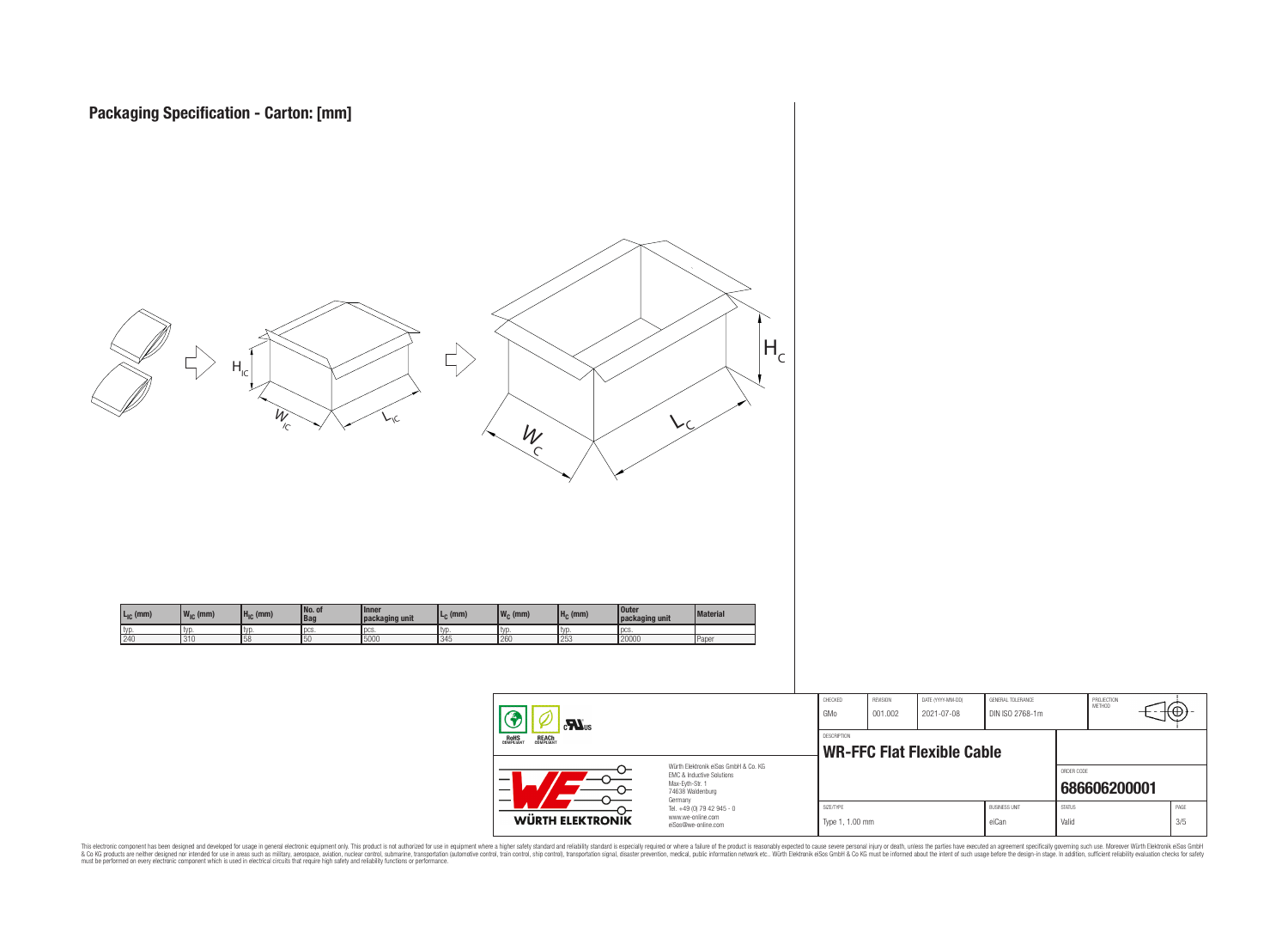# **Cautions and Warnings:**

## **The following conditions apply to all goods within the product series of the Connectors of Würth Elektronik eiSos GmbH & Co. KG:**

#### **General:**

- This mechanical component is designed and manufactured for use in general electronic equipment.
- Würth Elektronik must be asked for written approval (following the PPAP procedure) before incorporating the components into any equipment in fields such as military, aerospace, aviation, nuclear control, submarine, transportation (automotive control, train control, ship control), transportation signal, disaster prevention, medical, public information network, etc. where higher safety and reliability are especially required and/or if there is the possibility of direct damage or human injury.
- Mechanical components that will be used in safety-critical or high-reliability applications, should be pre-evaluated by the customer.
- The mechanical component is designed and manufactured to be used within the datasheet specified values. If the usage and operation conditions specified in the datasheet are not met, the component may be damaged or dissolved.
- Do not drop or impact the components, the component may be damaged.
- Prevent any damage or scratches on the component, especially on the actuator.
- Direct mechanical impact to the product shall be prevented (e.g overlapping of the PCB's).
- Würth Elektronik products are qualified according to international standards, which are listed in each product reliability report. Würth Elektronik does not warrant any customer qualified product characteristics beyond Würth Elektroniks' specifications, for its validity and sustainability over time.
- The responsibility for the applicability of the customer specific products and use in a particular customer design is always within the authority of the customer. All technical specifications for standard products do also apply to customer specific products.
- The mechanical component is designed to be used along with Würth Elektronik counterparts and tools. Würth Elektronik cannot ensure the reliability of these components while being used with other products.

## **Product Specific:**

### **Soldering:**

- The solder profile must comply with the technical product specifications. All other profiles will void the warranty.
- All other soldering methods are at the customers' own risk.

### **Cleaning and Washing:**

- Washing agents used during the production to clean the customer application might damage or change the characteristics of the component, body, pins and termination. Washing agents may have a negative effect on the long-term functionality of the product.
- Using a brush during the cleaning process may deform function relevant areas. Therefore, we do not recommend using a brush during the PCB cleaning process.

#### **Potting and Coating:**

• If the product is potted in the customer application, the potting material might shrink or expand during and after hardening. Shrinking could lead to an incomplete seal, allowing contaminants into the components. Expansion could damage the components. We recommend a manual inspection after potting or coating to avoid these effects.

#### **Storage Conditions:**

- A storage of Würth Elektronik products for longer than 12 months is not recommended. Within other effects, the terminals may suffer degradation, resulting in bad solderability. Therefore, all products shall be used within the period of 12 months based on the day of shipment.
- Do not expose the components to direct sunlight.
- The storage conditions in the original packaging are defined according to DIN EN 61760-2.
- The storage conditions stated in the original packaging apply to the storage time and not to the transportation time of the components.

### **Packaging:**

• The packaging specifications apply only to purchase orders comprising whole packaging units. If the ordered quantity exceeds or is lower than the specified packaging unit, packaging in accordance with the packaging specifications cannot be ensured.

#### **Handling:**

- Do not repeatedly operate the component with excessive force. It may damage or deform the component resulting in malfunction.
- In the case a product requires particular handling precautions, in addition to the general recommendations mentioned here before, these will appear on the product datasheet
- The temperature rise of the component must be taken into consideration. The operating temperature is comprised of ambient temperature and temperature rise of the component.The operating temperature of the component shall not exceed the maximum temperature specified.

These cautions and warnings comply with the state of the scientific and technical knowledge and are believed to be accurate and reliable. However, no responsibility is assumed for inaccuracies or incompleteness.

| $\sum_{s}$                                                                                                                    |                                                                        | CHECKED<br>GMo               | REVISION<br>001.002 | DATE (YYYY-MM-DD)<br>2021-07-08   | GENERAL TOLERANCE<br>DIN ISO 2768-1m |                        | PROJECTION<br>METHOD | ι₩          |
|-------------------------------------------------------------------------------------------------------------------------------|------------------------------------------------------------------------|------------------------------|---------------------|-----------------------------------|--------------------------------------|------------------------|----------------------|-------------|
| <b>ROHS</b><br>COMPLIANT<br><b>REACH</b><br>COMPLIANT                                                                         |                                                                        | DESCRIPTION                  |                     | <b>WR-FFC Flat Flexible Cable</b> |                                      |                        |                      |             |
| Würth Elektronik eiSos GmbH & Co. KG<br>EMC & Inductive Solutions<br>-<br>Max-Eyth-Str. 1<br>—<br>74638 Waldenburg<br>Germany |                                                                        |                              |                     |                                   |                                      | ORDER CODE             | 686606200001         |             |
| WÜRTH ELEKTRONIK                                                                                                              | Tel. +49 (0) 79 42 945 - 0<br>www.we-online.com<br>eiSos@we-online.com | SIZE/TYPE<br>Type 1, 1.00 mm |                     |                                   | <b>BUSINESS UNIT</b><br>eiCan        | <b>STATUS</b><br>Valid |                      | PAGE<br>4/5 |

This electronic component has been designed and developed for usage in general electronic equipment only. This product is not authorized for use in equipment where a higher safety standard and reliability standard si espec & Ook product a label and the membed of the seasuch as marked and as which such a membed and the such assume that income in the seasuch and the simulation and the such assume that include to the such a membed and the such